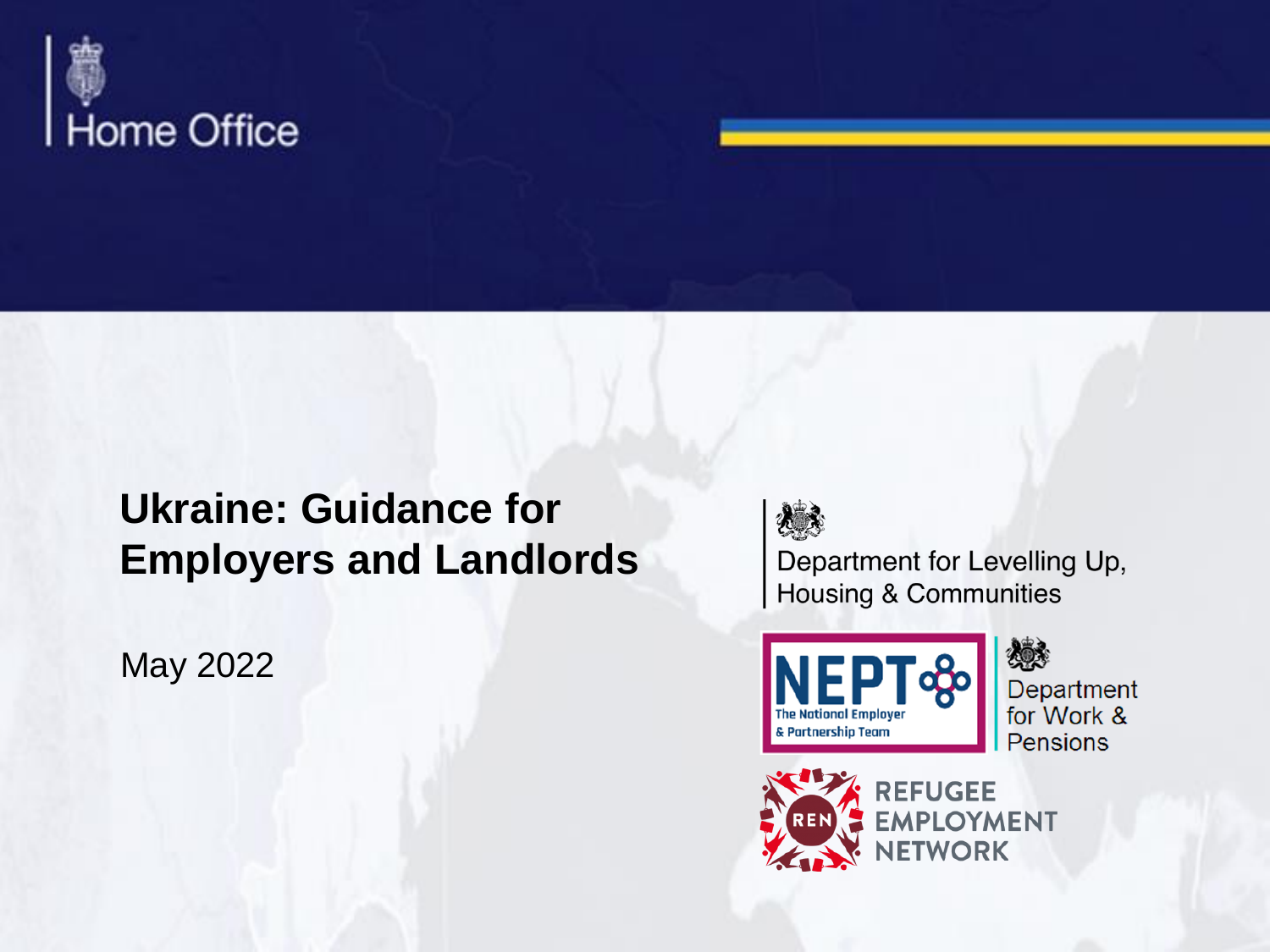# **Background**

The unprovoked invasion of Ukraine has caused a large displacement of people from Ukraine to other European countries.

The UK is moving as quickly as possible to ensure that those fleeing Ukraine can find safety in the UK through the **Ukraine Family Scheme** and **Homes for Ukraine**.

We have streamlined the process so valid passport holders do not have to attend inperson appointments before arriving in the UK, simplified our forms and boosted caseworker numbers, while ensuring vital security checks are carried out.

In addition, the UK is home to thousands of Ukrainians on temporary visas who are here either visiting, studying or working, but are unable return to Ukraine

Under the new **Ukraine Extension Scheme**, Ukrainians already in the UK, along with their family members, will be given three years' leave as well as full access to work, study and public funds. This will ensure they have the same rights and entitlements as those coming here through either the Ukraine Family Scheme or Homes for Ukraine route.

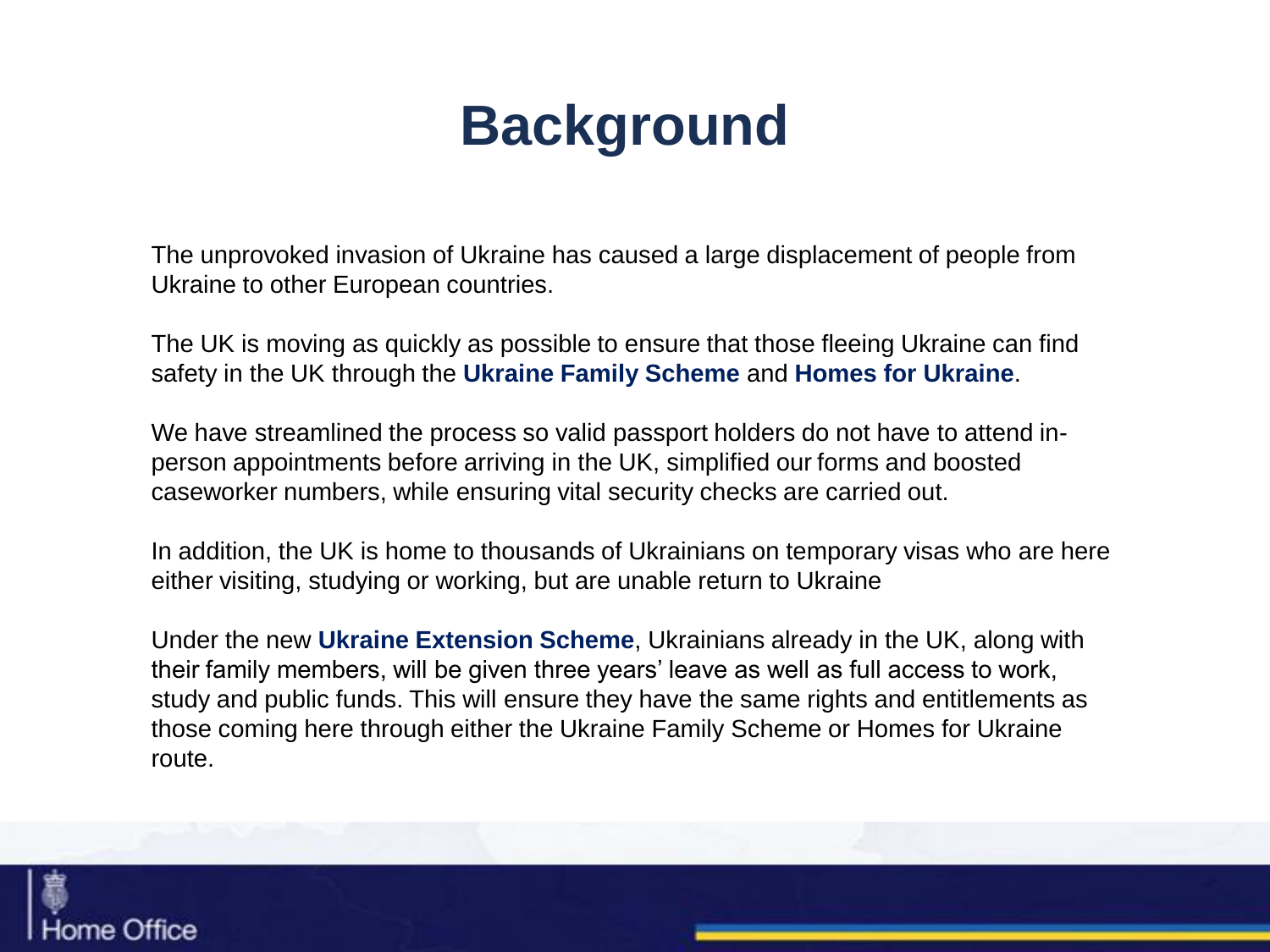### **Ukraine Family Scheme visa**

Launched on 4 March 2022, the Ukraine Family Scheme allows **immediate and extended family members of British nationals**, people settled in the UK, and certain others resident here, to come to the country.

Those granted under the Scheme will be granted a visa that lasts three years. It is **free to apply**  and applicants will be able to **live, work and study in the UK and access public funds.**

Those applying to the Ukraine Family Scheme will:

- be applying to join or accompany a UK-based family member
- be Ukrainian or the immediate family member of a Ukrainian national who is applying to the scheme
- have been residing in Ukraine on or immediately before 1 January 2022 (including those who have now left Ukraine)

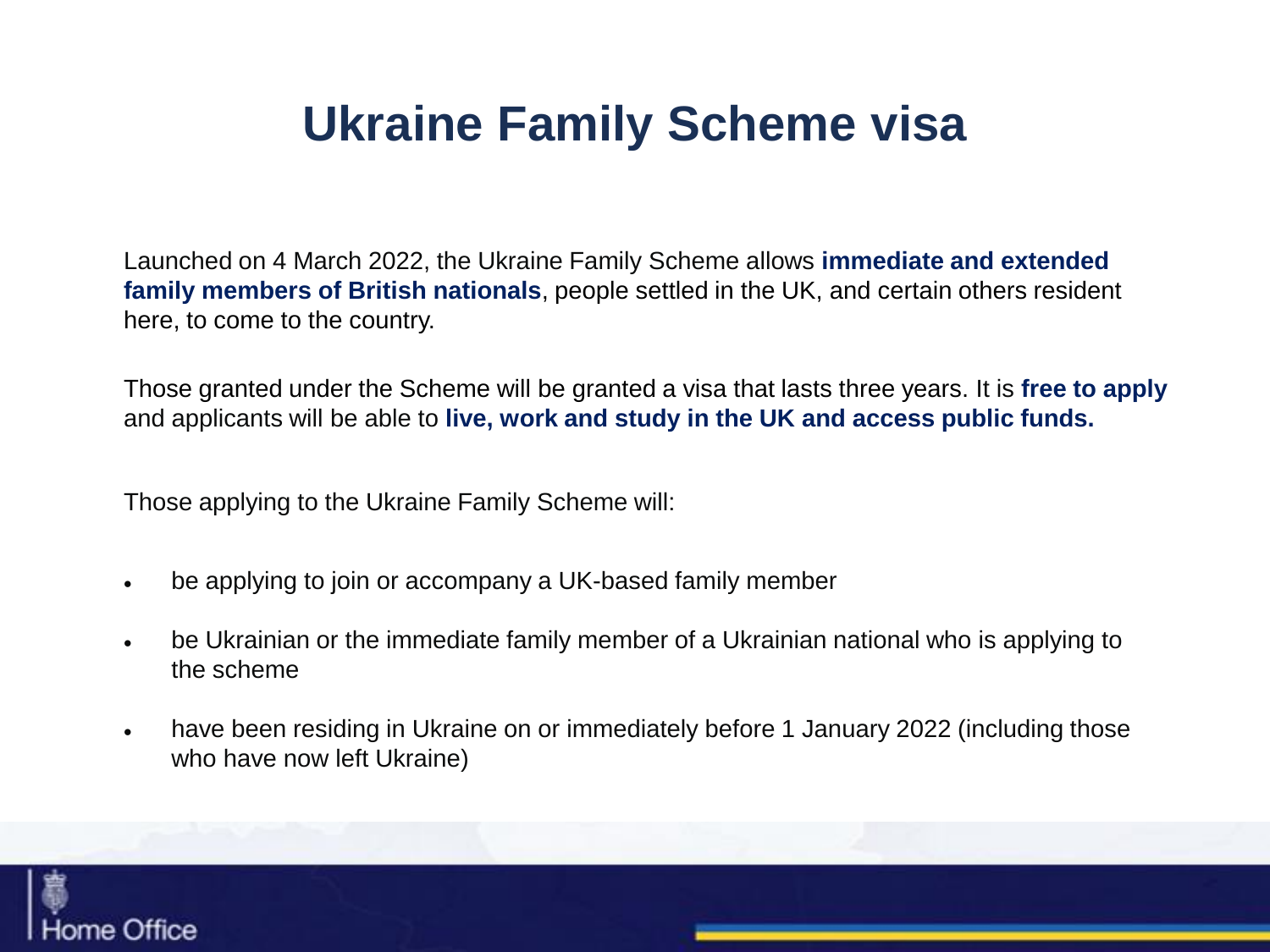### **Homes for Ukraine Scheme**

Applications for the Homes for Ukraine scheme opened on 18 March 2022 and allows people seeking sanctuary with no family ties to the UK **to be sponsored by individuals who can offer them a home**, such as a spare room or unoccupied residential self-contained unit.

We will welcome as many Ukrainians as wish to come and that have matched sponsors.

It is **free to apply** and applicants will be able to **live, work and study in the UK and access public funds for up to 3 years.**

- The scheme will be open to all Ukrainian nationals and their immediate family members
- Sponsors can be of any nationality, with any immigration status, provided they have at least six months' leave to remain within the UK.
- Sponsors are asked to provide accommodation for a minimum of six months and will be offered a 'thank you' payment of £350 per month to people who can accommodate one or more household for up to 12 months.

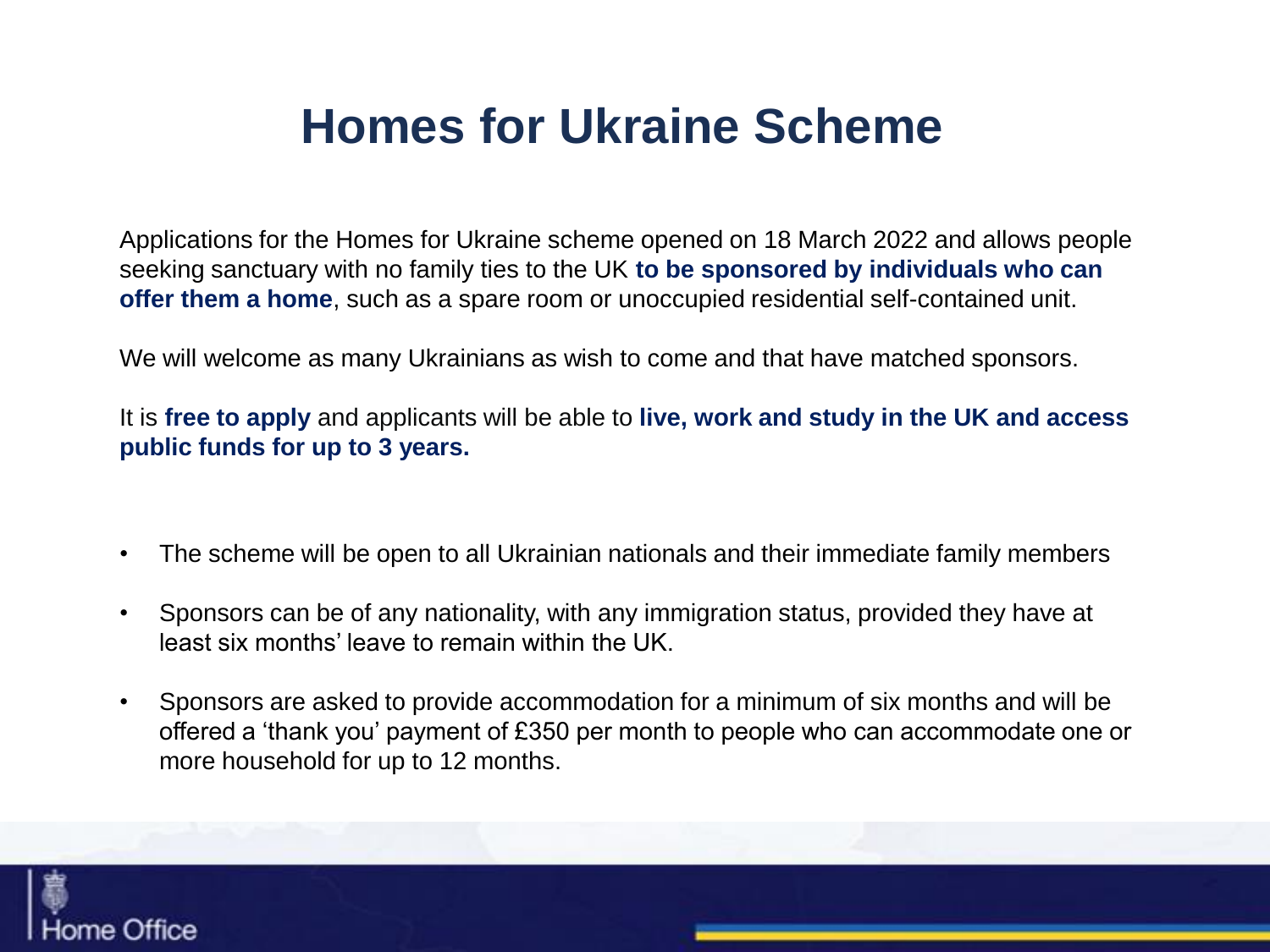# **Ukraine Extension Scheme**

**From 3 May 2022**, Ukrainian nationals in the UK who have temporary visas, including work, study or visit visas will be able to apply to the Ukraine Extension Scheme free of charge.

**Ukrainians who had visas on or before 18 March 2022**, or visas which have expired since 1 January 2022, will be able to apply. Their partner and children will also be able to apply if they are already in the UK as 'dependants'.

- The Ukraine Extension Scheme will be introduced to allow Ukrainians who have limited leave in the UK to extend that leave.
- Under the Ukraine Extension Scheme, individuals will get **3 years leave to remain in the UK**  and will have the right to work, study and access public funds.
- The Scheme is fee free with no Immigration Health Surcharge requirement. Additional VAC services where needed will also be free.
- This scheme is currently not a route to settlement. Individuals who have leave on a route to settlement should consider carefully whether the Ukraine Extension Scheme would be the right route for them to apply for.

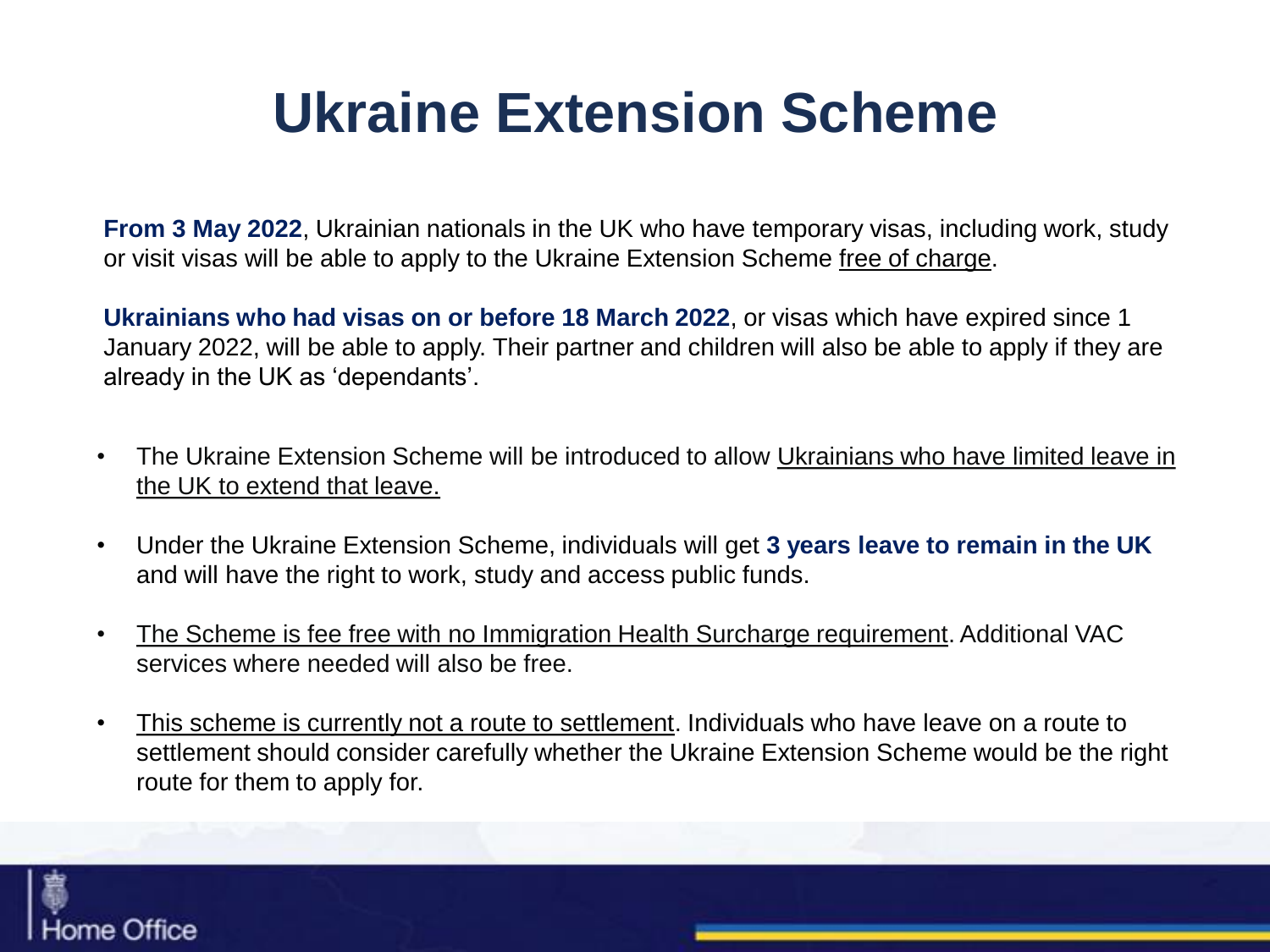

### **Right to Work / Rent Checks**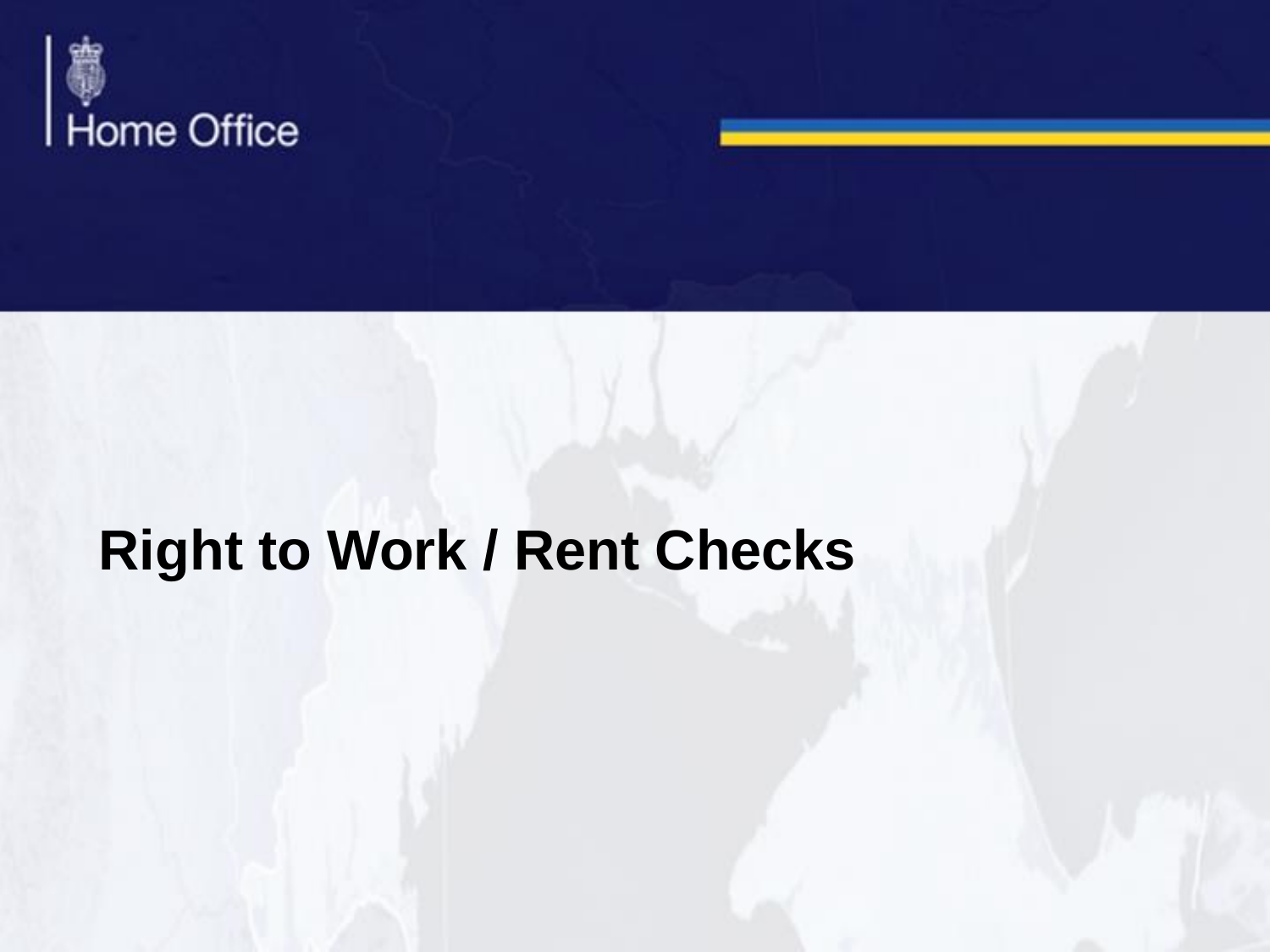# **Right to Work / Rent Checks**



Those Ukrainians who are granted a visa under one of these schemes **have the right to work in the UK and rent private property in England**, if they chose to do so.



In line with all other cohorts, employers and landlords should conduct right to work and rent checks on all Ukrainian nationals wishing to take up employment or renting whilst they have leave.



Right to Work and Right to Rent checks operate in exactly the same way for Ukrainian nationals on the Ukraine Schemes. The only difference is in what documents they have on arrival in the UK.



Those Ukrainians arriving in the UK can evidence their right to work and rent either with their **valid passport** or with their **Biometric Residence Permit (BRP).**



For landlords, it is also important to note that the **Homes for Ukraine Scheme does not fall within the Right to Rent Scheme**. This will change, however, if or when they move into private rented accommodation in England.

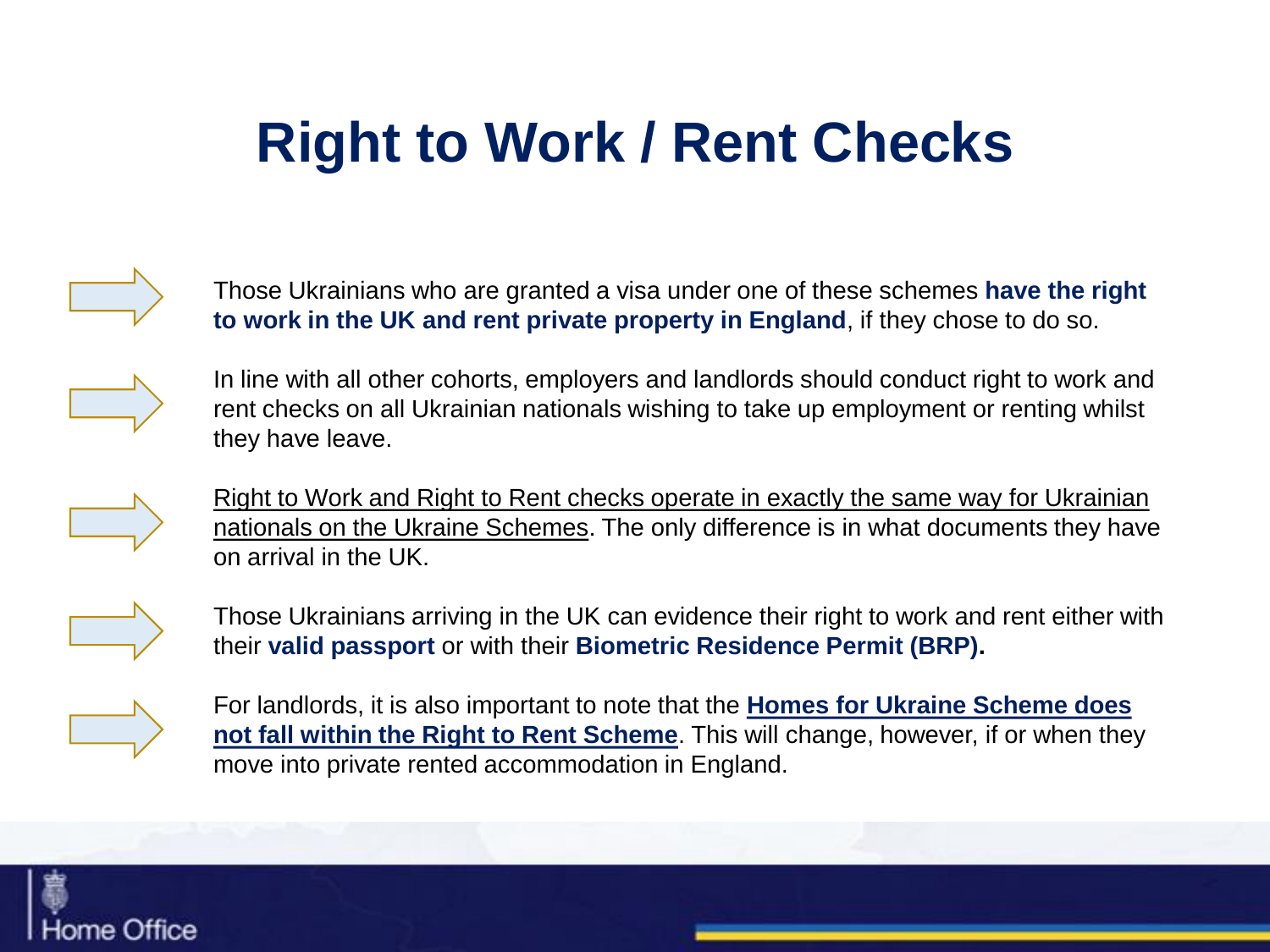### **Ukrainian nationals who have a valid passport**



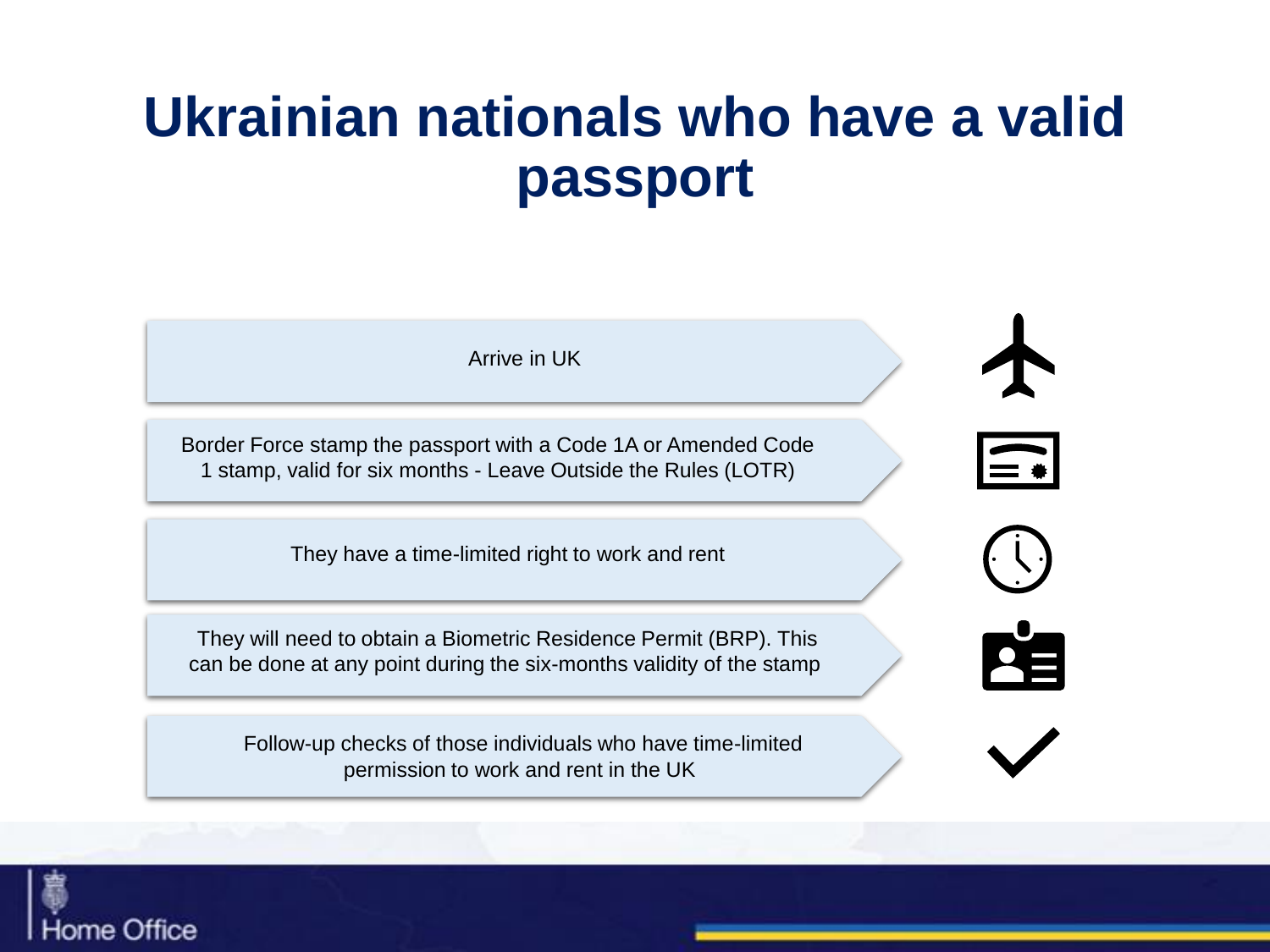### **Example Immigration Officer Stamps**

Leave to enter the United Kingdom is hereby given for/until



**Code 1A Stamp** 



**Code 1 Stamp** 



**Immigration Officer's Date Stamp** 

### **Example Code 1A and Code 1stamps, endorsed with an Immigration Officers date stamp**

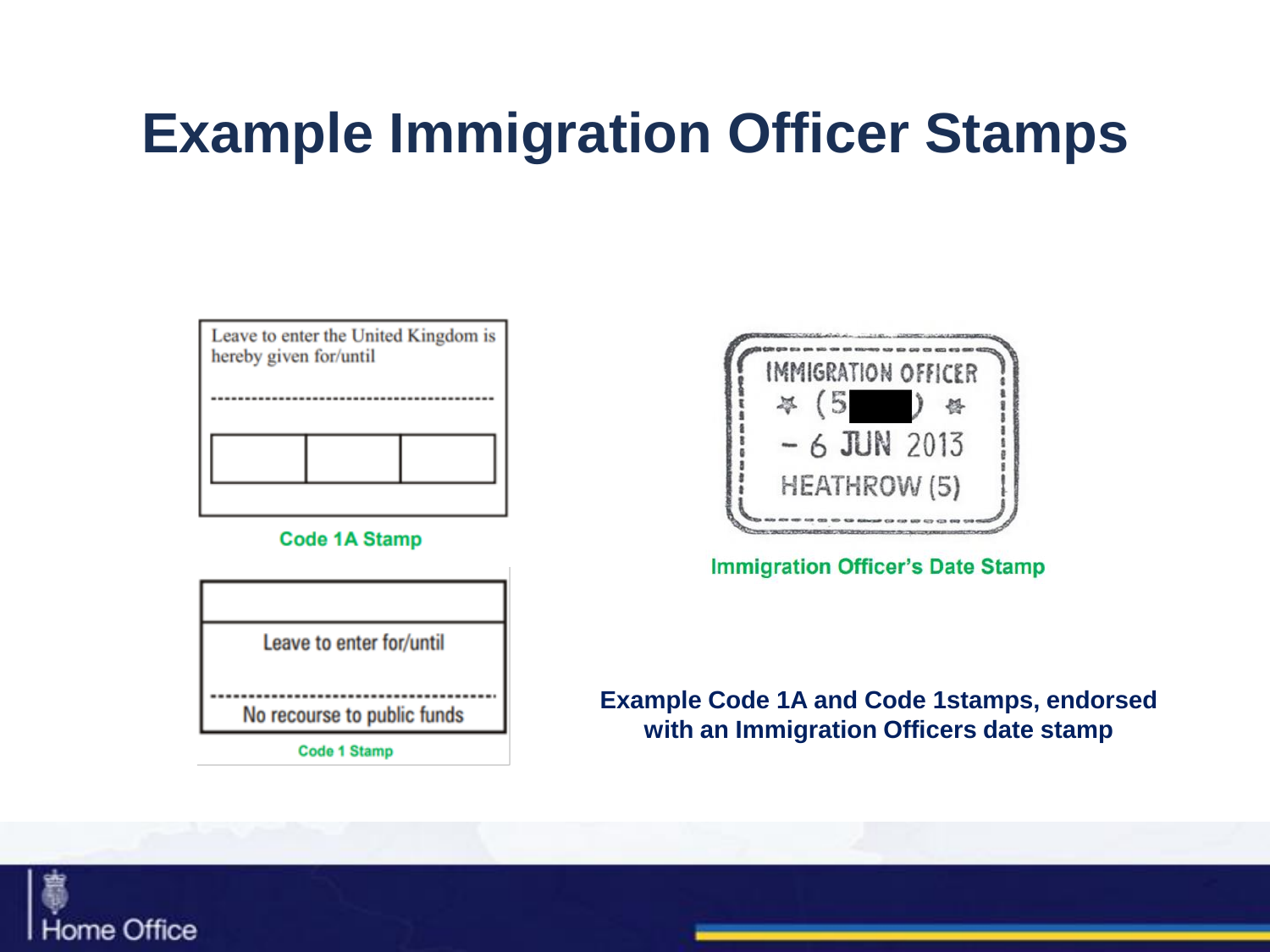### **Ukrainian nationals who don't have a valid passport**

Biometric information given at a VAC and provided with an entry clearance vignette attached to a 'Form for Affixing the Visa' (FAV)

Arrive in UK

Shortly after arrival, a BRP is available for collection

A BRP can be used to access the Home Office online checking service to prove a right to work and rent

Individuals can use their FAV document as proof of right to work/rent with confirmation from the Employer Checking Service (ECS) / Landlord Checking Service (LCS)







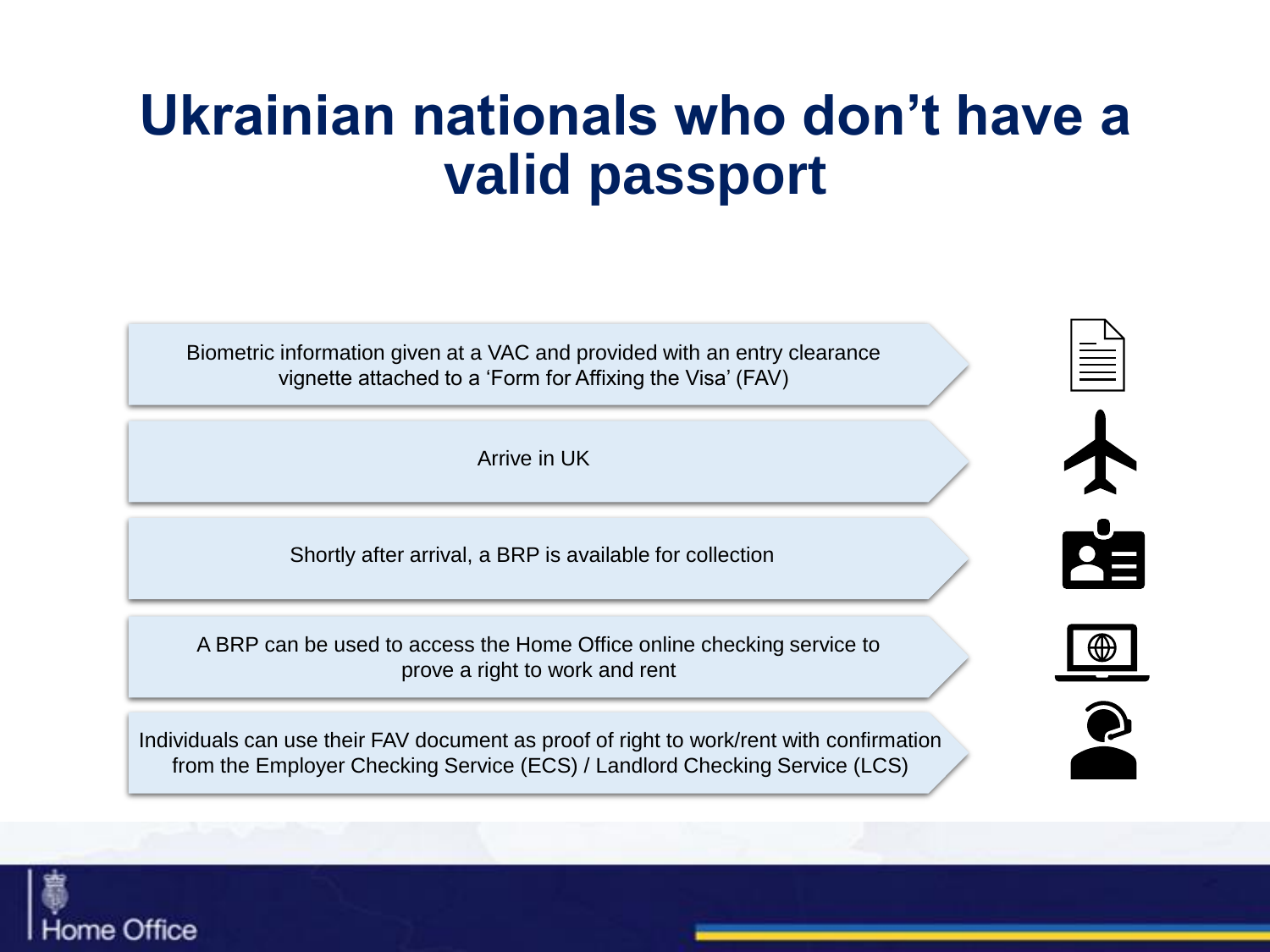### **Example Visa documents**

| BOYCALIME CINEDE GRANDE BRETAGNE ET EFBELANDE DU NORD-             |                           | UNITED KINGDOM OF GREAT BRITAIN AND NORTHERN ERELAND |
|--------------------------------------------------------------------|---------------------------|------------------------------------------------------|
| FORM FOR AFFICING THE VISA<br>FIX HE FOUR L'APPOSITION D'UN VILL   |                           |                                                      |
| UK<br>21                                                           |                           |                                                      |
| ELEUDOS AUTHORITY (AUTORITE DE DELIVEANCE)                         |                           |                                                      |
| 1.00170                                                            |                           |                                                      |
| (D.YankNess, Cliffornian/Ninosa)                                   |                           |                                                      |
|                                                                    | <b>Station</b><br>Civilat |                                                      |
| <b><i><u>Roughlin</u></i></b><br>(1) Date of bath Dok de vasioness |                           |                                                      |
|                                                                    |                           |                                                      |
| (4) Traughet roading Triagulat de paraignat                        | <b>Tigrussay</b>          |                                                      |
|                                                                    | lighates                  |                                                      |
| Date Class                                                         |                           |                                                      |
|                                                                    |                           |                                                      |
|                                                                    |                           |                                                      |
|                                                                    |                           |                                                      |
|                                                                    |                           |                                                      |
| <b>Sha Striker</b><br>Vignora Vice                                 |                           |                                                      |
|                                                                    |                           |                                                      |

# $n$ **HILL!**

### **Example of a Form for Affixing the Visa (FAV)**

**Example Ukraine Scheme Entry Clearance Vignette / Visa**

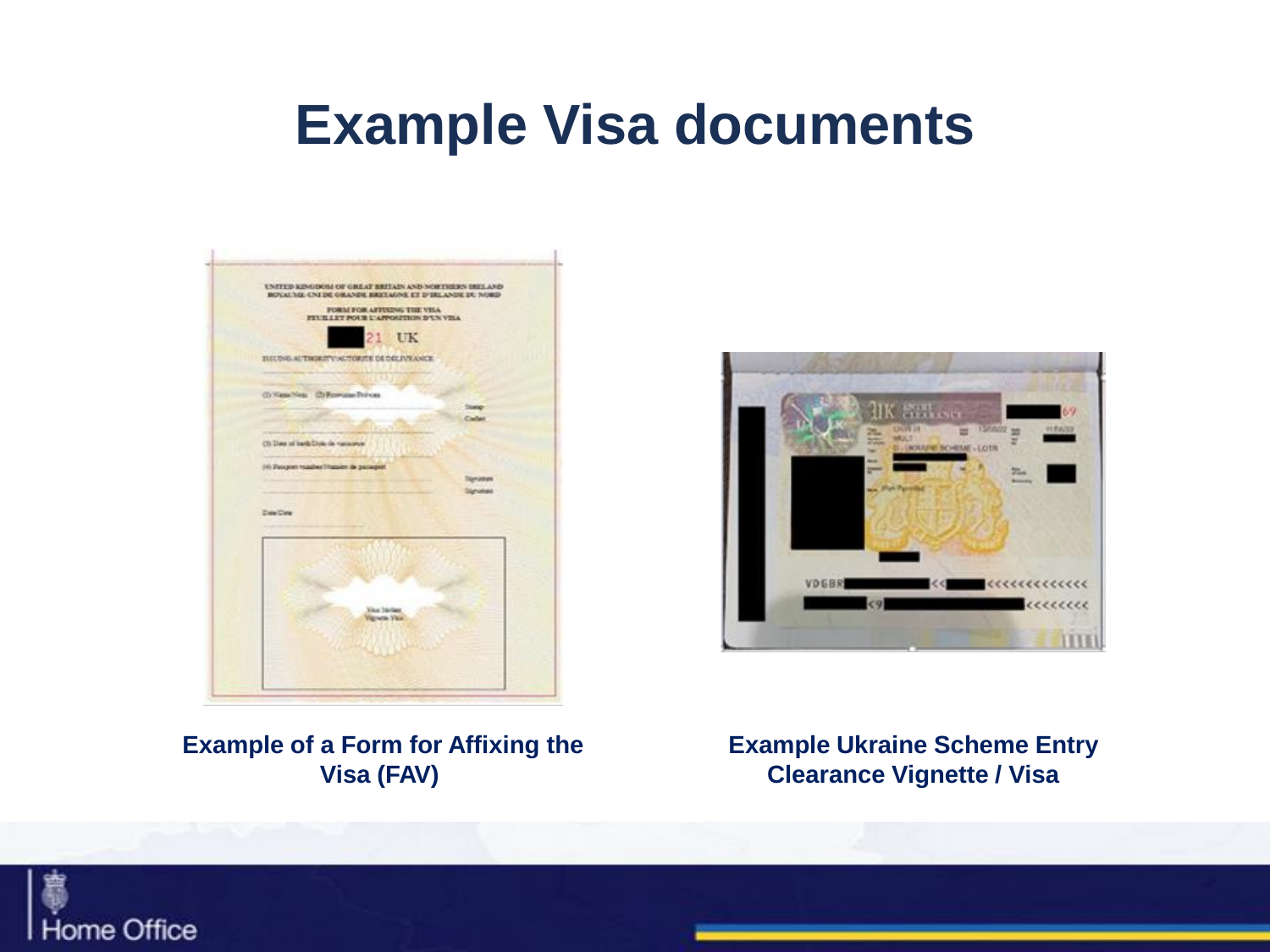## **Biometric Residence Permit (BRP)**

### **What are BRPs**

BRPs are titled '**Biometric Residence Permit**' and hold a customer's biographic details

For example (name, date and place of birth) and biometric information (facial image and fingerprints) and show their immigration status and entitlements while they remain in the UK

Foreign nationals granted immigration status (for example permission to enter or remain in the UK) will receive evidence of their status in either physical form (BRP) or digital form (eVisa)

[Right to work checks: an employer's guide -](https://www.gov.uk/government/publications/right-to-work-checks-employers-guide) GOV.UK (www.gov.uk)

[Landlord's guide to right to rent checks -](https://www.gov.uk/government/publications/landlords-guide-to-right-to-rent-checks) GOV.UK (www.gov.uk)



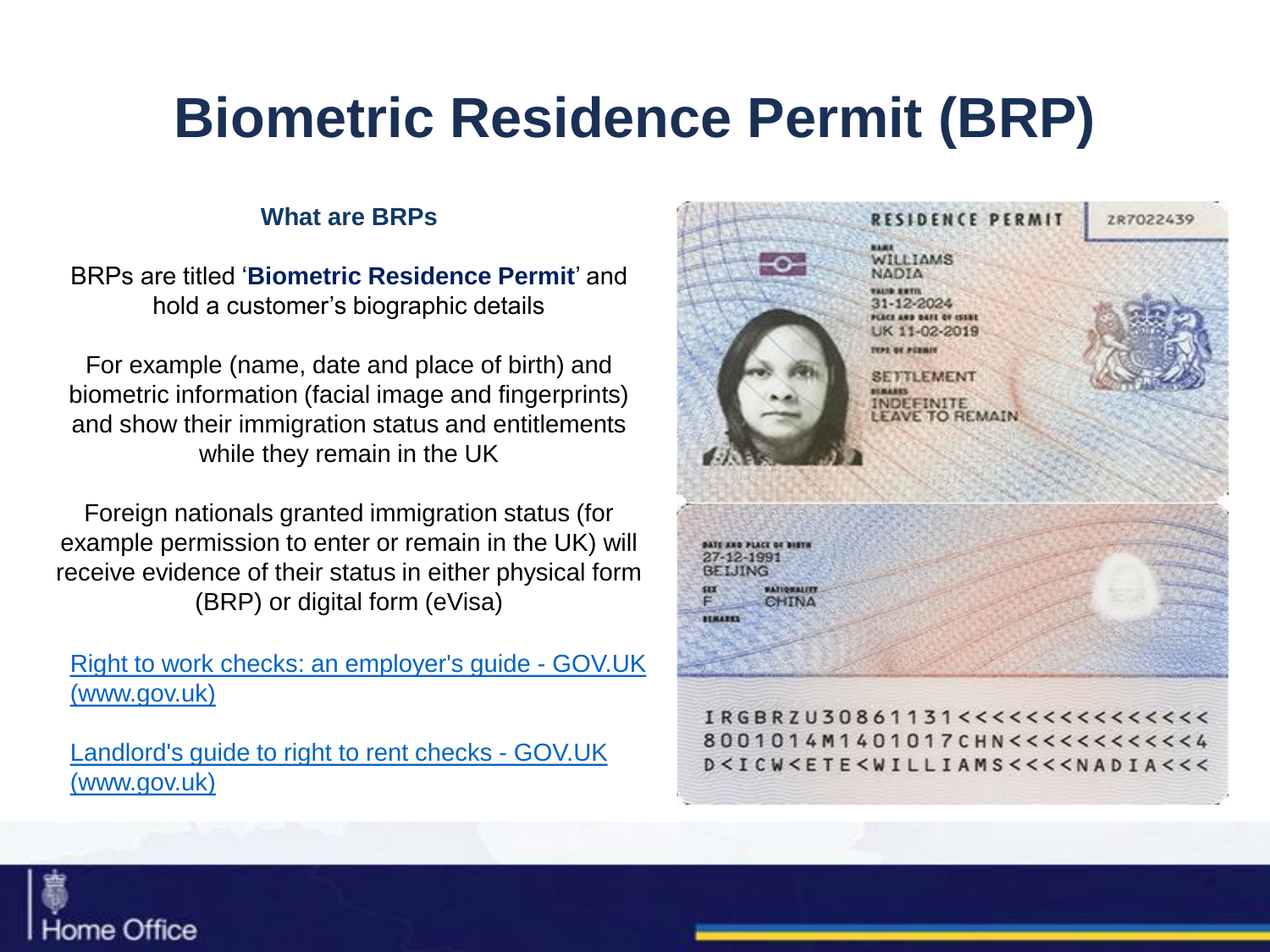# **Online Digital Checking Service**

### **Home Office online digital service**

- Check that the photograph is of the individual presenting themselves for work.
- Check they have the right to work and are not subject to a condition.
- You must retain evidence of the online right to work check.

[View a job applicant's right to work details -](https://www.gov.uk/view-right-to-work) GOV.UK (www.gov.uk)

[View a tenant's right to rent in England -](https://www.gov.uk/view-right-to-rent) GOV.UK (www.gov.uk)

#### dia GOV.UK

#### View a job applicant's right to work

**BETA** This is a new service - your feedback will help us to improve it.

#### **Right to work**

#### Erika Mustermann

They have permission to work in the UK from 28 March 2021. They can work in the UK until 28 April 2023.

**Details** 

They can work in any job.



Rotate o

#### If you employ this person

To avoid a penalty, you must:

- check this looks like the person you meet face to face
- keep a secure copy of this online check (either electronically or in hard copy), for the duration of the employment and for 2 years after
- do this check again when their permission to be in the UK expires on 28 April 2023

Read the employers' code of practice to find out more about right to work checks.

#### Details of check

Company name Acme Ltd.

Date of check 8 January 2018

**Reference numbe** WE-JRKMKIG-12

**D** Print page D Download PDF

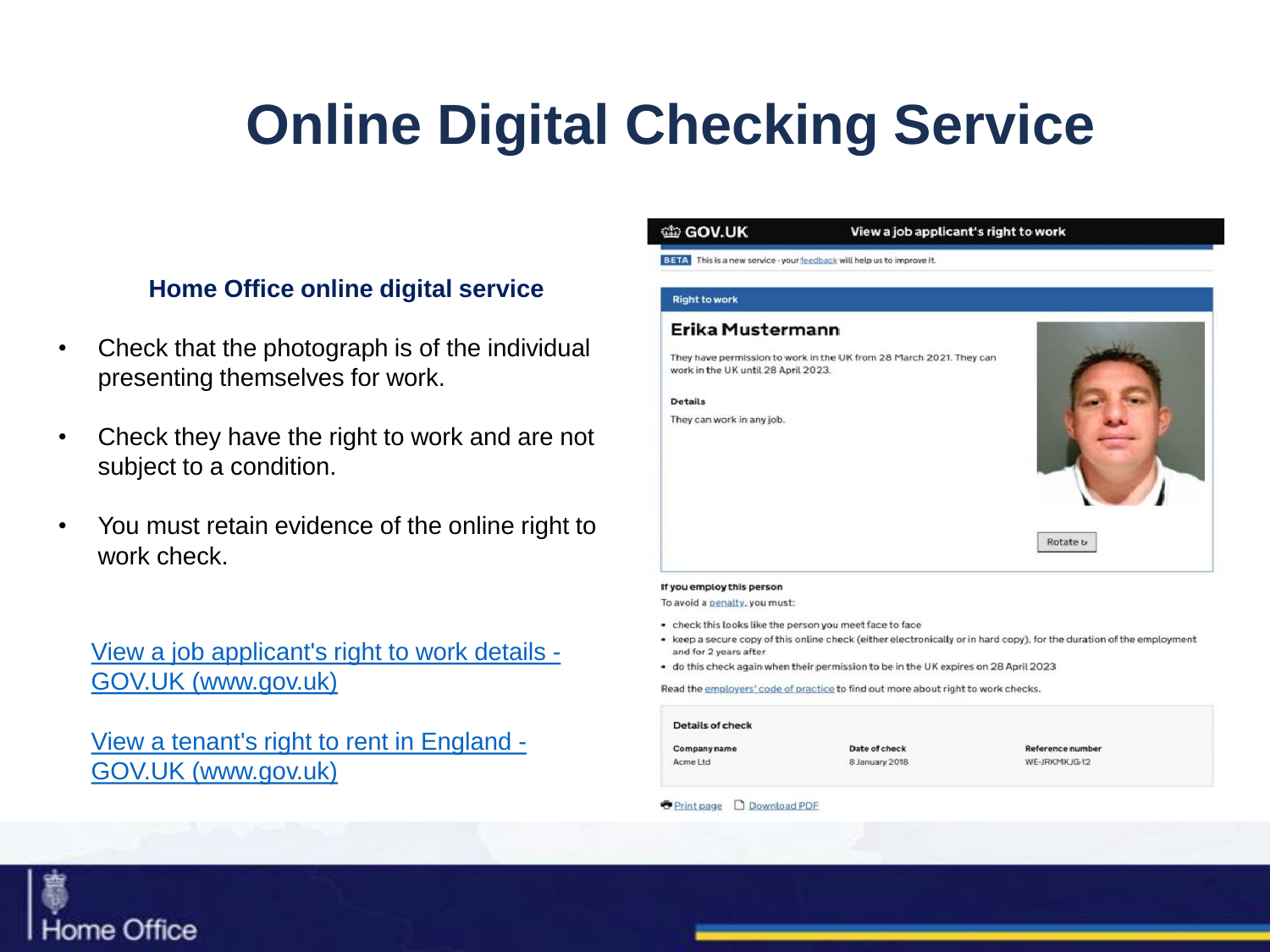

### **Employment support available**



嫁 Department for Work & Pensions



REFUGEE<br>EMPLOYMENT **NETWORK**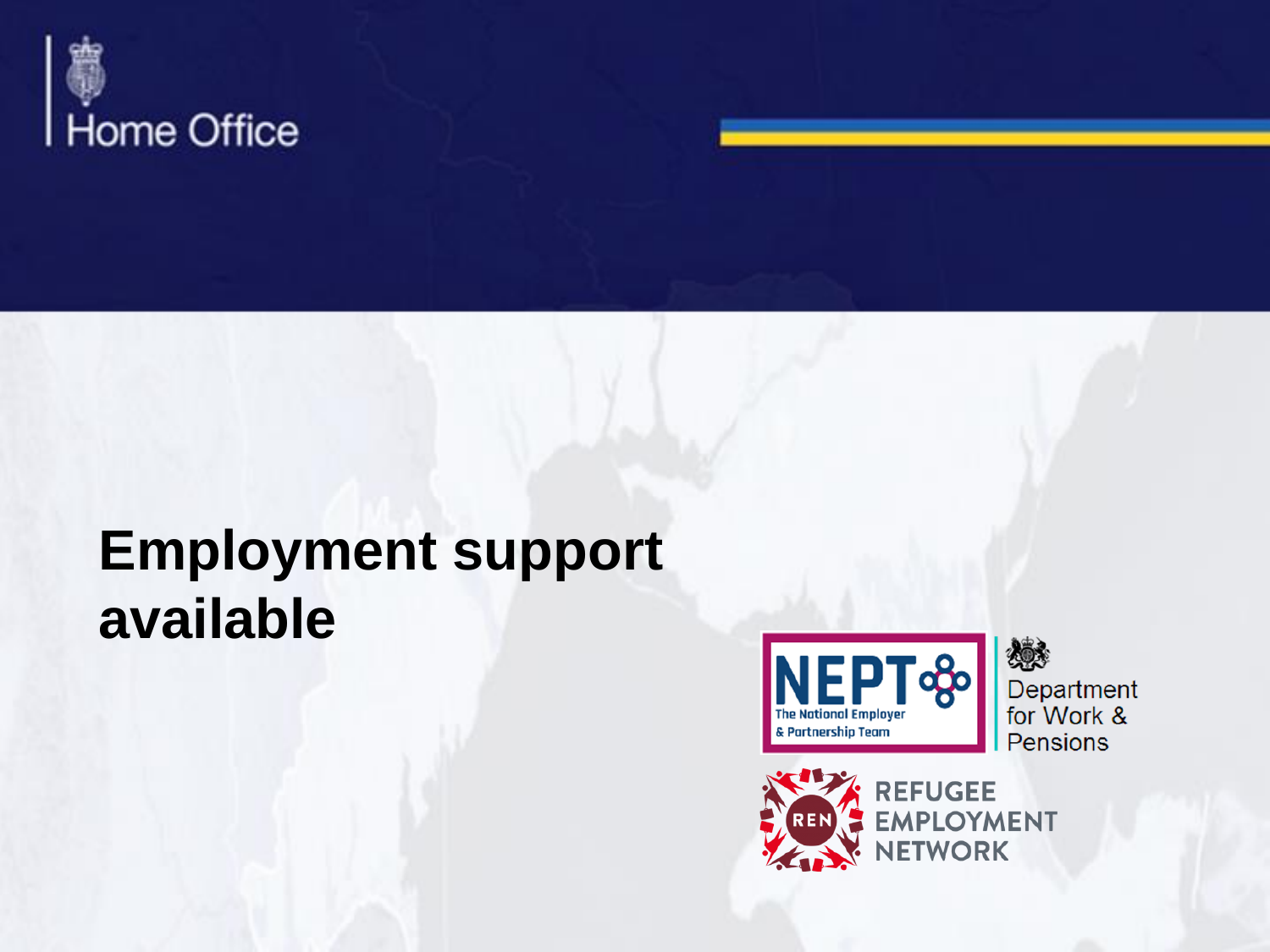

# **Registering employment opportunities**

**I**f you are an employer, you can use this form to tell the **Department for Work and Pensions (DWP)** and the **Refugee Employment Network (REN)** about work you can offer to people arriving from Afghanistan or Ukraine.

This includes:

- full-time jobs
- part-time jobs
- voluntary work

Email the completed form to: [offerwork@homeoffice.gov.uk](mailto:offerwork@homeoffice.gov.uk)

### **What happens next**

After your offer is received, you'll be contacted by someone from the DWP or REN.

They'll ask you about your offer in more detail and explain what happens next.

[Offer work to people who have come to the UK from Afghanistan or Ukraine -](https://gbr01.safelinks.protection.outlook.com/?url=https%3A%2F%2Fwww.gov.uk%2Fgovernment%2Fpublications%2Foffer-work-to-people-who-have-come-to-the-uk-from-afghanistan-or-ukraine&data=05%7C01%7CRoss.Norman%40homeoffice.gov.uk%7Ca787d2c77085484eb35408da22098544%7Cf24d93ecb2914192a08af182245945c2%7C0%7C0%7C637859721518554640%7CUnknown%7CTWFpbGZsb3d8eyJWIjoiMC4wLjAwMDAiLCJQIjoiV2luMzIiLCJBTiI6Ik1haWwiLCJXVCI6Mn0%3D%7C3000%7C%7C%7C&sdata=PUYLbzTYK5GWJ0MMYiMV7ab41w9ot8J2h81GZ1Otstk%3D&reserved=0) GOV.UK (www.gov.uk)

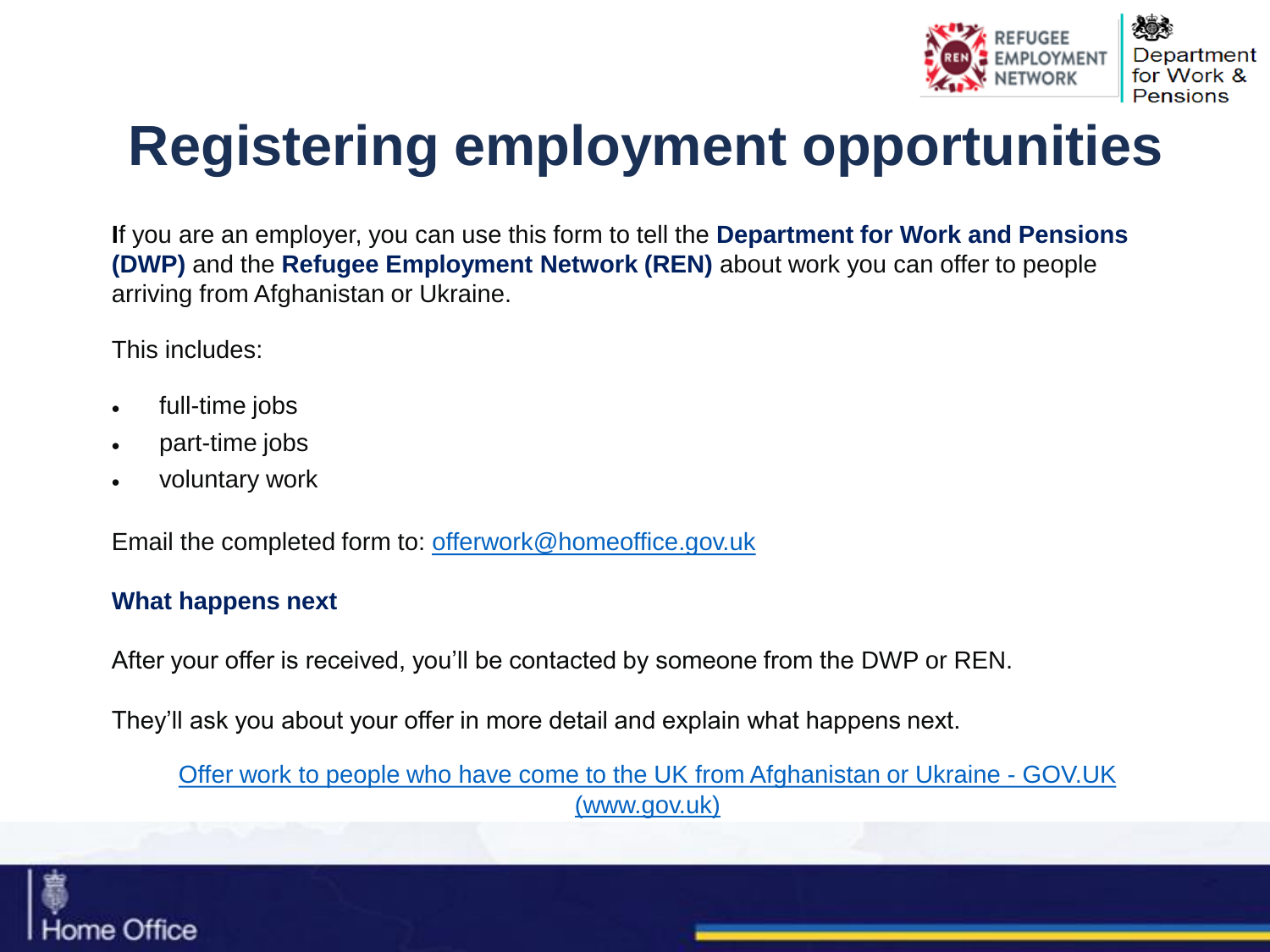

### **DWP - The National Employer and Partnership Team - Resettlement Team**

Offer work to people who have come to the UK from Ukraine: [www.gov.uk/offer-work-ukraine](http://www.gov.uk/offer-work-ukraine)

Guidelines to Help British Businesses Employ Refugees: UNHCR - [Tapping Potential](https://www.unhcr.org/publications/brochures/5cc9c7ed4/tapping-potential-guidelines-to-help-british-businesses-employ-refugees.html)

DWP Jobs Portal: Find a job - [www.gov.uk/find-a-job](https://www.gov.uk/find-a-job)

REN Jobs Board: Job Opportunities - [Refugee Employment Network](https://refugeeemploymentnetwork.co.uk/job-opportunities)

Contact the team for offers of employment queries: [Employer.Advice@dwp.gov.uk](mailto:Employer.Advice@dwp.gov.uk)

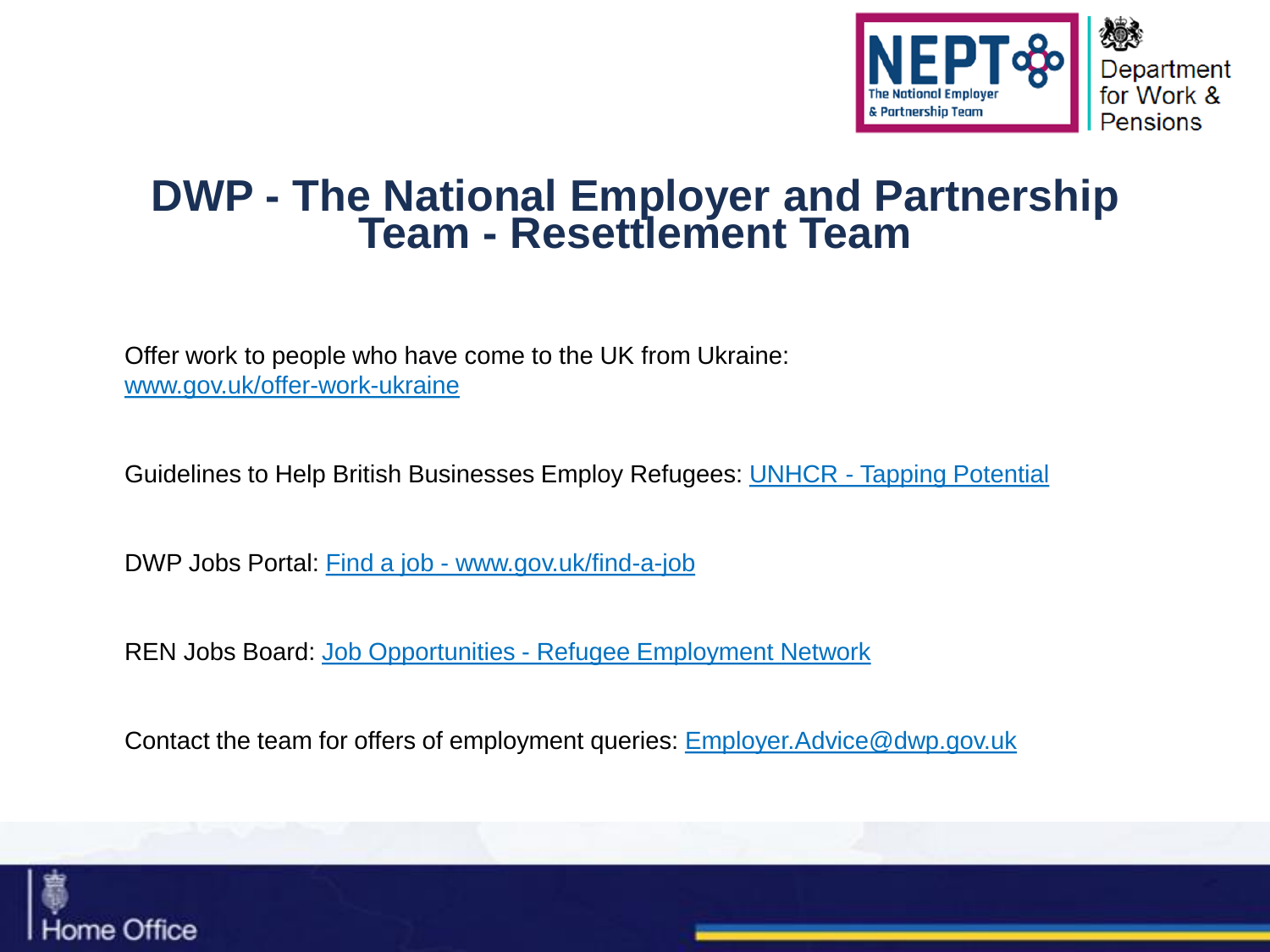

## **Refugee Employment Network**



**Refugee Employment Network (REN)** brings together non-profits, local authorities and businesses to ensure refugees in the UK have access to paid work or selfemployment opportunities.



Founded in 2019, our organisation is the only national membership network in the UK exclusively focused on creating better opportunities for refugees across the whole country.



Our team has in-depth knowledge of the UK refugee space, as well as established connections with key organisations in the sector.

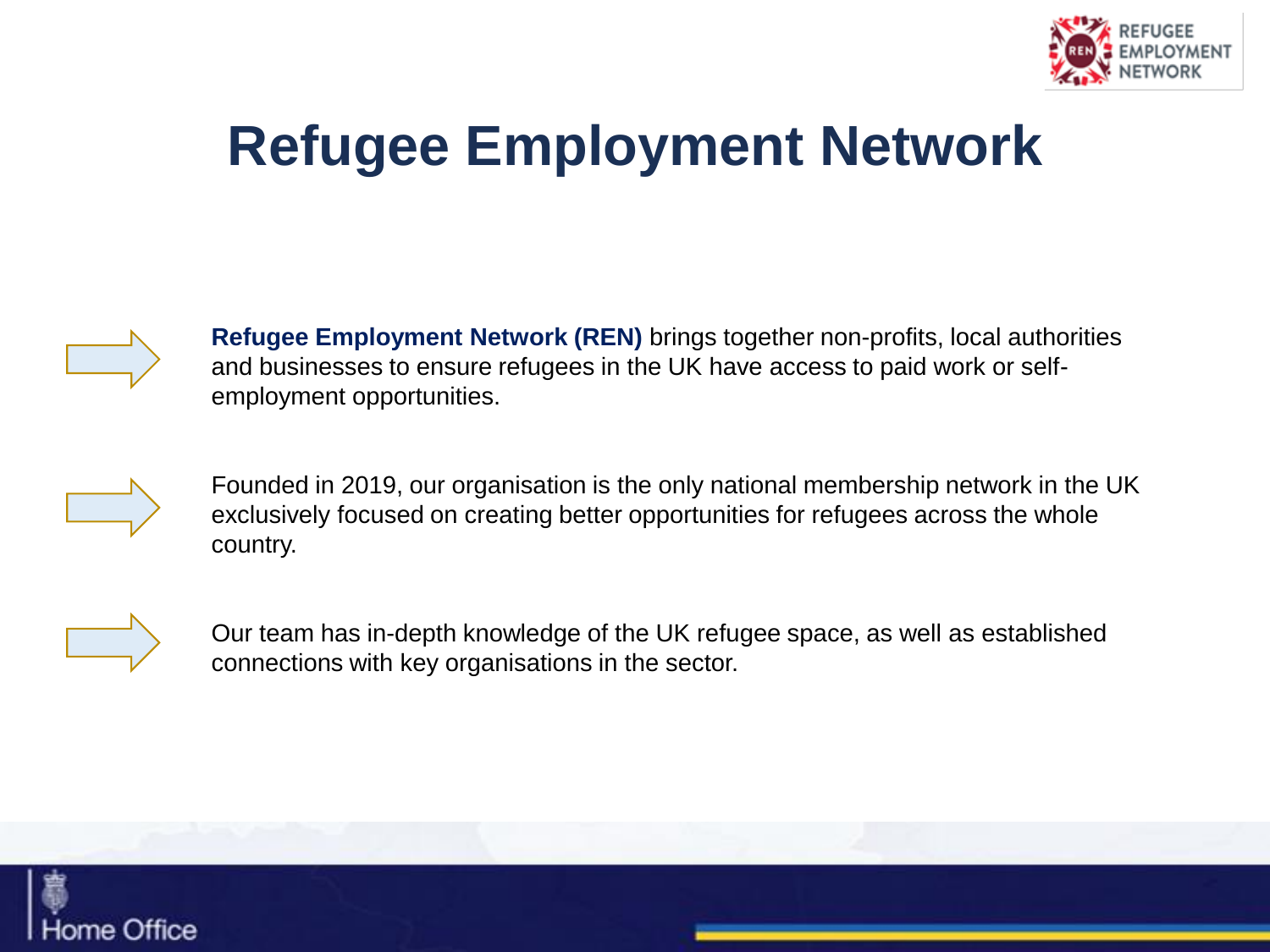

# **Refugee Employment Network**

REN's purpose is to **strengthen the ecosystem of support services for refugees across the UK to help remove the financial, cultural and social barriers** that prevent them from accessing more employment opportunities and adding social and economic value to society.

We are honoured to collaborate closely with **200+ member organisations** who work with refugees directly, and ensure their efforts are strong, effective and coordinated through the following activities:

- **1. Facilitate connections** between employers and local, regional and national service providers;
- **2. Share best practice of refugee employment and retention**, and provide general guidance for our members to create and attain standards for meaningful and long-lasting refugee employment; and
- **3. Leverage resources** and seek **financial support** to fund meaningful job creation and employment support programmes for refugees.

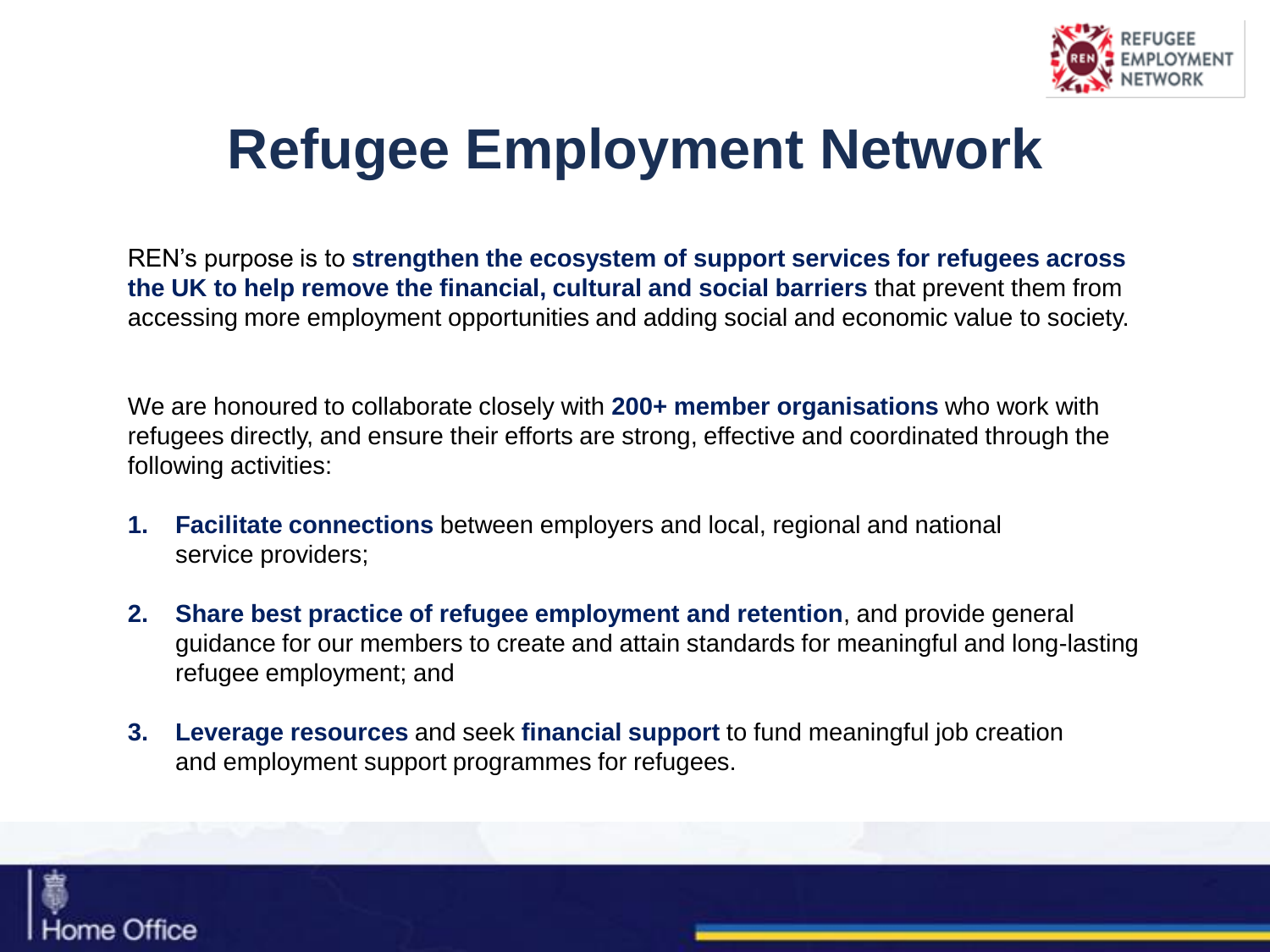

# **Refugee Employment Network**

**REN partners with the DWP to work together to disseminate the many** job opportunities currently on offer to refugees to our network of organisations and to offer advice and support.

Considerations for employers who want to support Ukrainian refugees into employment:

- Evaluate recruitment tools will they disqualify refugees?
- Offer a range of contracts full time, part time, flexible work, work in school hours
- Access to free or affordable childcare
- Access to trauma support
- Access to English language support
- Access to training opportunities

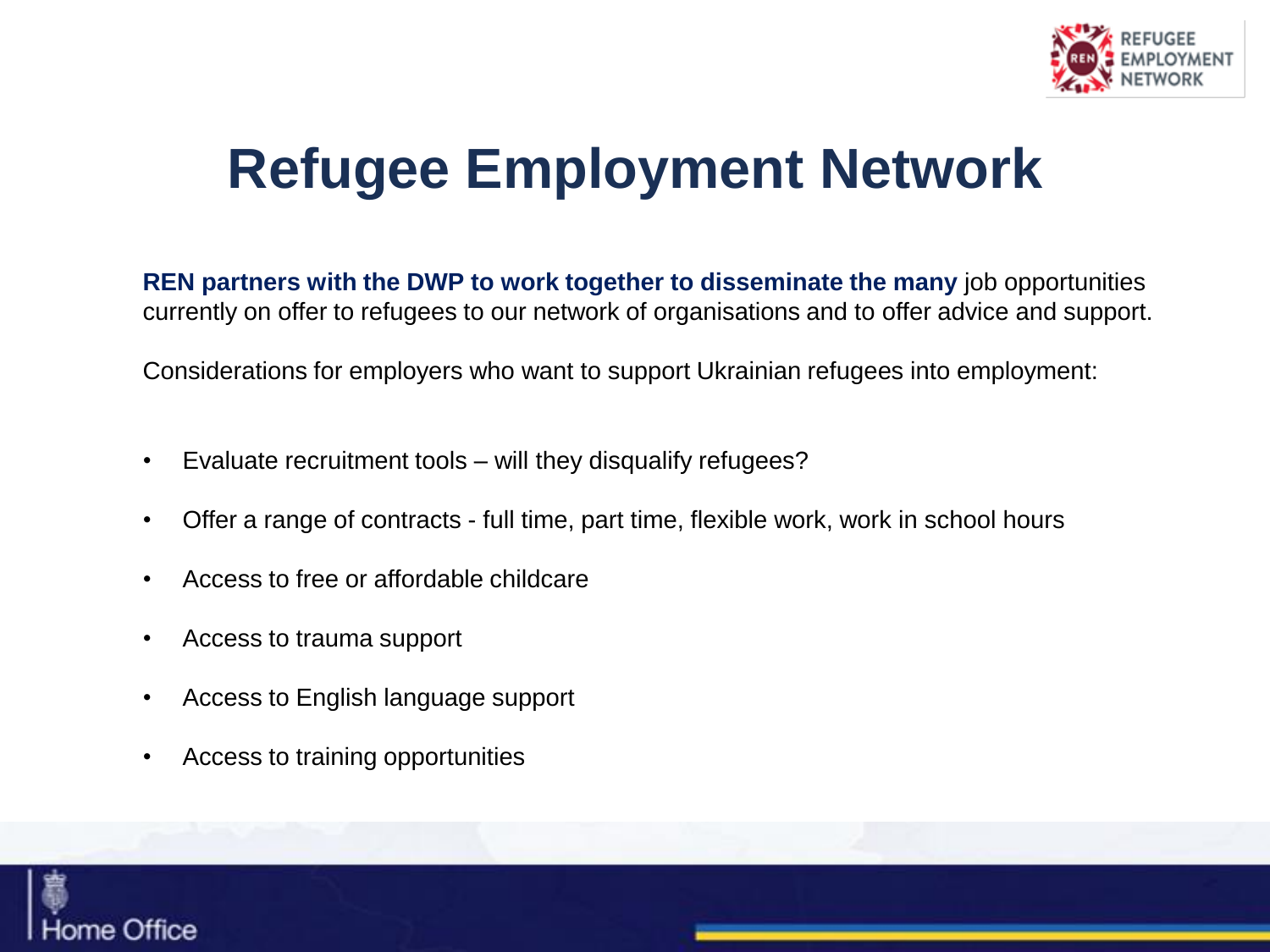

### **Key sources of advice**



燃 Department<br>for Work & Pensions



REFUGEE<br>EMPLOYMENT **NETWORK**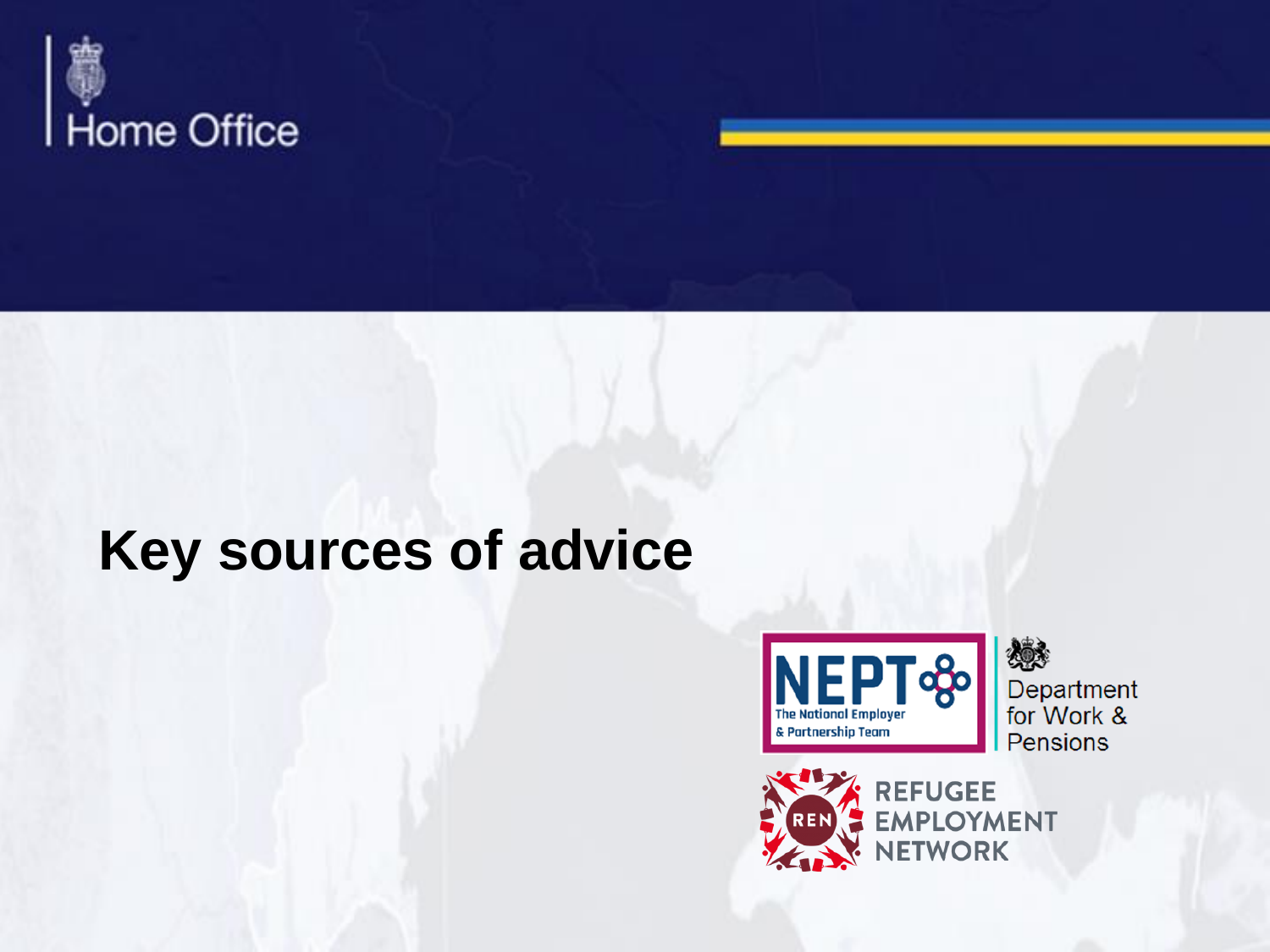### **Ukraine Family Scheme**

**Central guidance**: [UK visa support for Ukrainian nationals -](https://www.gov.uk/guidance/support-for-family-members-of-british-nationals-in-ukraine-and-ukrainian-nationals-in-ukraine-and-the-uk) GOV.UK (www.gov.uk)

**Ukraine Family Scheme (UFS):** [https://www.gov.uk/guidance/apply-for-a-ukraine-family](https://www.gov.uk/guidance/apply-for-a-ukraine-family-scheme-visa)scheme-visa

**Factsheets for handing out in ENG/UKR/RUS**: Immigration information for Ukrainians in the [UK, British nationals and their family members -](https://www.gov.uk/government/publications/immigration-information-for-ukrainians-in-the-uk-british-nationals-and-their-family-members) GOV.UK (www.gov.uk)

**Ukraine Family Scheme 24/7 helpline:** call +44 (0)808 164 8810 - option 1

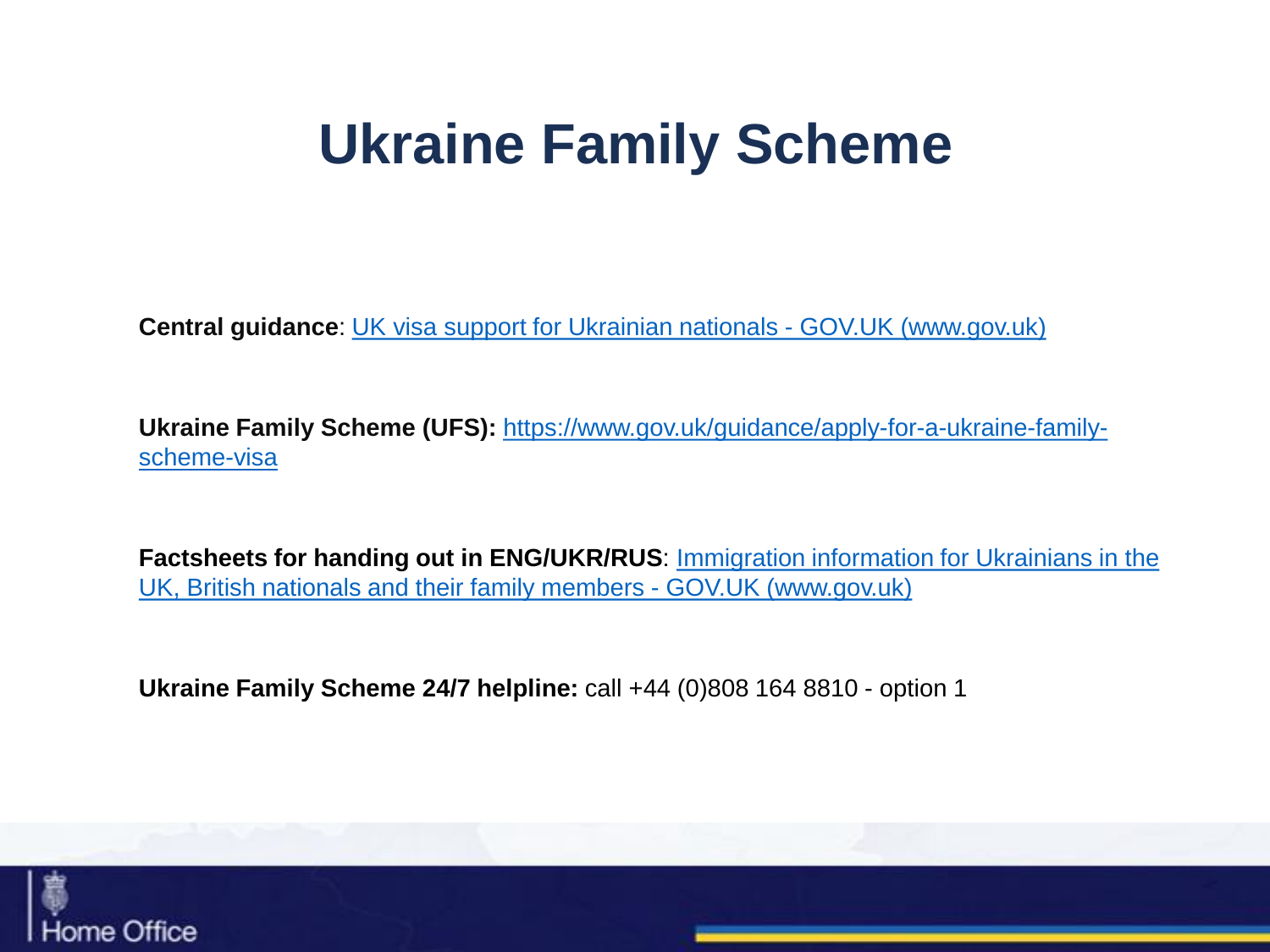## **Homes for Ukraine Scheme**

**Homes for Ukraine Factsheets** [in ENG/UKR/RUS: Homes for Ukraine: factsheet for](https://www.gov.uk/government/publications/homes-for-ukraine-factsheet-for-ukrainians)  Ukrainians - GOV.UK (www.gov.uk)

**Unmatched sponsors can be signposted to Reset** - [Homes for Ukraine](https://gbr01.safelinks.protection.outlook.com/?url=https%3A%2F%2Fwww.homesforukraine.org.uk%2F&data=04%7C01%7CHelen.Wright5%40homeoffice.gov.uk%7Cb6950581888a4e5a6a1008da0ccbf1d9%7Cf24d93ecb2914192a08af182245945c2%7C0%7C0%7C637836367445049710%7CUnknown%7CTWFpbGZsb3d8eyJWIjoiMC4wLjAwMDAiLCJQIjoiV2luMzIiLCJBTiI6Ik1haWwiLCJXVCI6Mn0%3D%7C3000&sdata=2UAxe9zzsjabEnM00OoadaKsf5KY9dGiN1Dv0qSwPKI%3D&reserved=0) and Ukrainian Sponsorship Pathway

**Recognised Providers:** [Organisations who can help UK citizens become sponsors -](https://www.gov.uk/guidance/recognised-providers-organisations-who-can-help-uk-citizens-become-sponsors) GOV.UK (www.gov.uk)

**HMG welcome guide** [\(translated versions in top right-hand](https://www.gov.uk/government/publications/welcome-a-guide-for-ukrainians-arriving-in-the-uk) corner): Welcome: a guide for Ukrainians arriving in the UK - GOV.UK (www.gov.uk)

**HMG guide for new arrivals**: [https://www.gov.uk/guidance/move-to-the-uk-if-youre-from](https://www.gov.uk/guidance/move-to-the-uk-if-youre-from-ukraine)ukraine

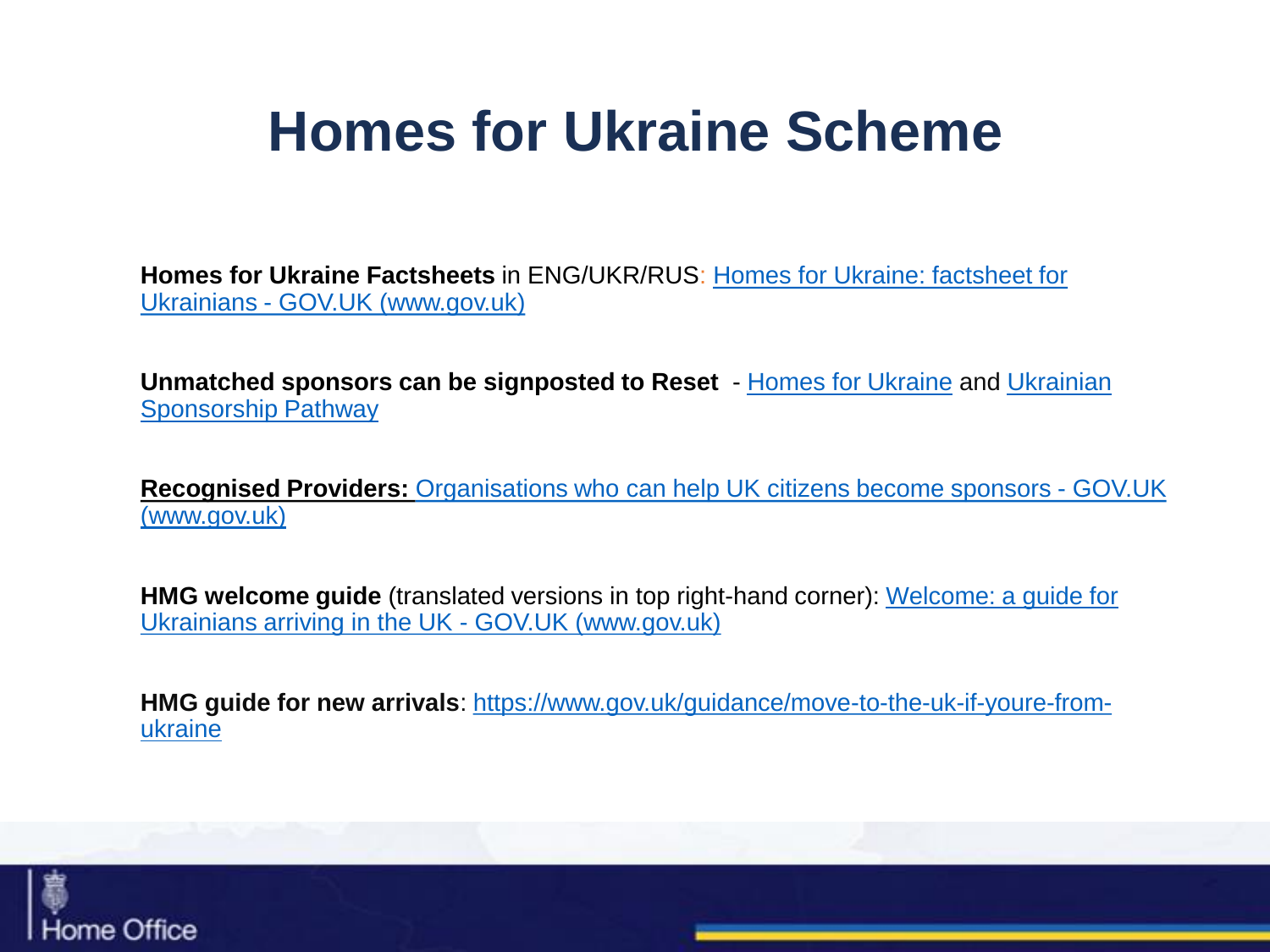### **Further links**

**[Offer work to people who have come to the UK from Ukraine](https://www.gov.uk/offer-work-ukraine) - GOV.UK (www.gov.uk)** 

**Information for Ukrainians wanting to come to the UK - https**://www.augb.co.uk/ukrainian[refugees-wanting-to-come-to-the-uk-or-are-already-here](http://Uhttps:/www.augb.co.uk/ukrainian-refugees-wanting-to-come-to-the-uk-or-are-already-here)

**Ukrainian refugees help and support -** [https://www.augb.co.uk/ukrainian-refugees-in-the-uk](https://www.augb.co.uk/ukrainian-refugees-in-the-uk-help-and-support)help-and-support

**Details of free travel through the EU** - [Information for people fleeing the war in Ukraine](https://gbr01.safelinks.protection.outlook.com/?url=https%3A%2F%2Fec.europa.eu%2Finfo%2Fstrategy%2Fpriorities-2019-2024%2Fstronger-europe-world%2Feu-solidarity-ukraine%2Feu-assistance-ukraine%2Finformation-people-fleeing-war-ukraine_en%23information-on-free-travel-options-offered-by-european-transport-companies&data=04%7C01%7CHelen.Wright5%40homeoffice.gov.uk%7Cbd8ad2ced4b7494b70f308da0f1af115%7Cf24d93ecb2914192a08af182245945c2%7C0%7C0%7C637838905621658396%7CUnknown%7CTWFpbGZsb3d8eyJWIjoiMC4wLjAwMDAiLCJQIjoiV2luMzIiLCJBTiI6Ik1haWwiLCJXVCI6Mn0%3D%7C3000&sdata=JScCVRvfmjUgqDvIiv2PMnq6sNOQy%2BKMynYP3VEbE64%3D&reserved=0)  European Commission (europa.eu)

**[Ukraine displaced persons travel scheme](https://www.nationalrail.co.uk/ukr-travel.aspx)** - details of free travel on arrival in the UK - National Rail Enquiries - Journey Planner

**For Scotland** – Sponsors can contact a Ukraine Advice Helpline on 0800 9956045 or [Ukraine@justrightscotland.org.uk](mailto:Ukraine@justrightscotland.org.uk) (Scottish Govt super sponsors)

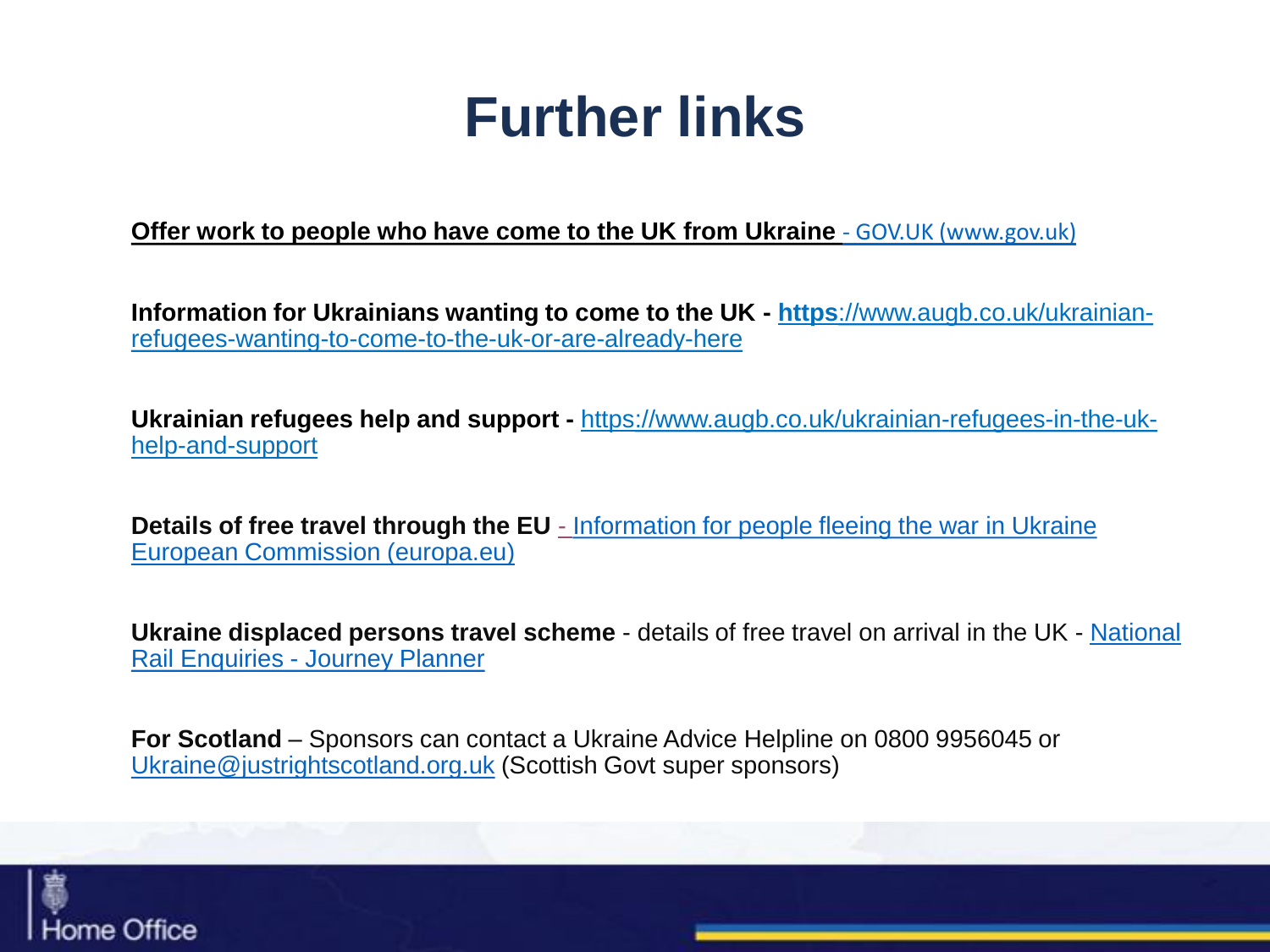### **Right to Work and Rent Checks**

**[Ukrainian Nationals and Right to Work Checks -](https://assets.publishing.service.gov.uk/government/uploads/system/uploads/attachment_data/file/1068174/Ukrainian_nationals_and_right_to_work_checks.pdf) pdf (publishing.service.gov.uk)** 

**[Ukrainian Nationals Right to Rent Checks](https://assets.publishing.service.gov.uk/government/uploads/system/uploads/attachment_data/file/1067582/Ukrainian_nationals_and_right_to_rent_checks.pdf) -** pdf (publishing.service.gov.uk)

**[Use the Employer Checking Service](https://www.gov.uk/employee-immigration-employment-status) - GOV.UK (www.gov.uk)** 

**[Check your tenant's right to rent](https://www.gov.uk/check-tenant-right-to-rent-documents/how-to-check)**: How to do a check - GOV.UK (www.gov.uk)